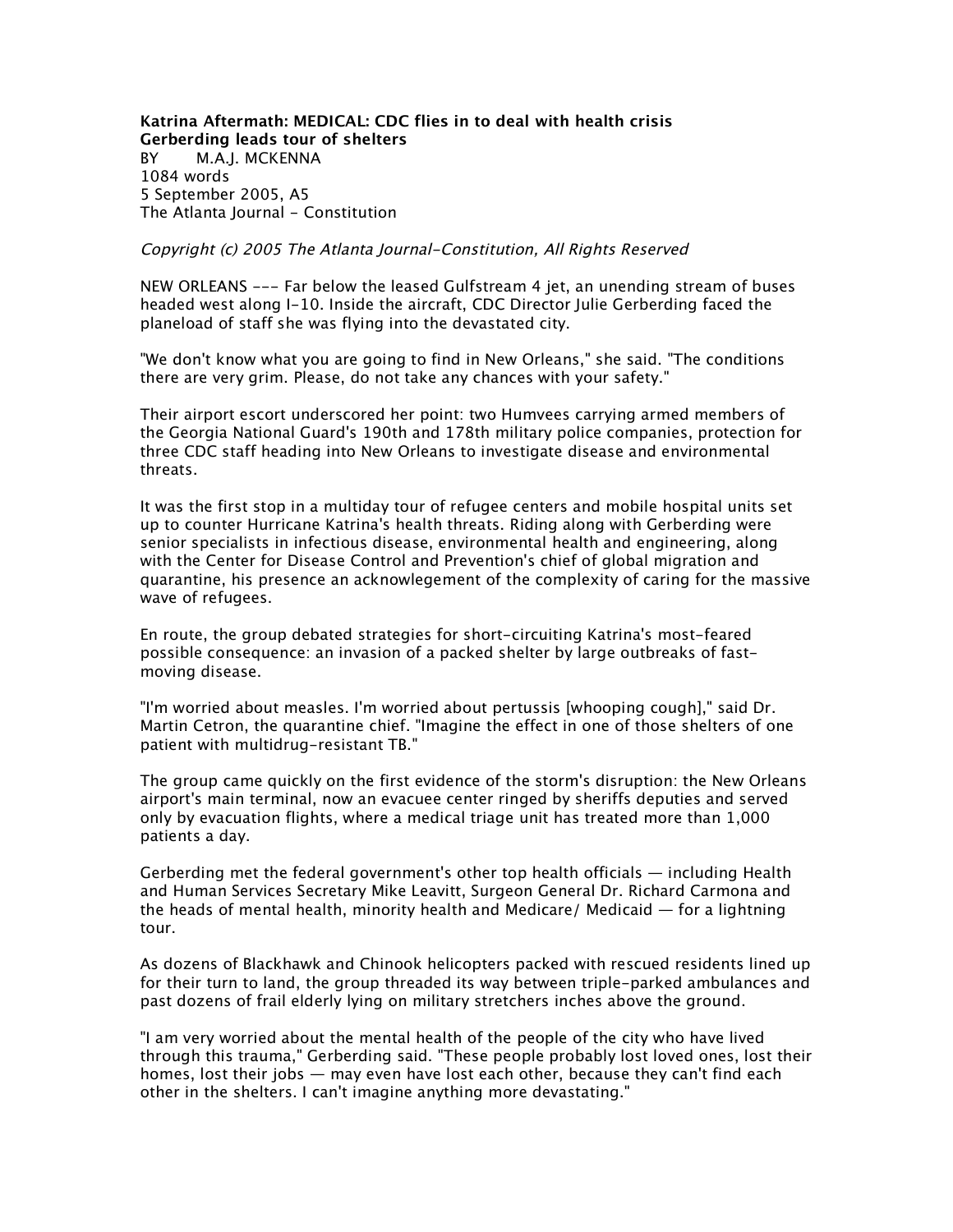*The officials flew from New Orleans to Baton Rouge, meeting with volunteer medical staff and touring a massive triage center set up on the basketball court of Louisiana State University's Pete Maravich Center, before flying on to Texas.*

*They are scheduled today to visit Houston, where the Astrodome has become an emergency shelter for tens of thousands of evacuees, and San Antonio, where hospitals accepted some of New Orleans' most critically ill patients.*

*The growing CDC effort is taxed by the wide range of health problems in the storm's aftermath, Gerberding said.*

*The agency is on guard against injuries and infectious disease: It is urging that adults and children in shelters be vaccinated unless they can provide records that prove they already received their shots.*

*But the CDC is also doing environmental analysis, loaning doctors to provide clinical care for evacuees, watching for long-term mental health effects and restocking hospitals with medical supplies from the Strategic National Stockpile.*

*So far the CDC has sent 108 staff from Atlanta to sites in Alabama, Mississippi, Louisiana and Texas. More are expected to leave today.*

*Asked if Katrina would become the largest operation the CDC has undertaken, Gerberding responded: "It's impossible now to tell. I think certainly it will be the most long-lived."*

*One unexpected stress was on view Sunday in the New Orleans airport atrium. Under the pyramidal glass roof stood two rows of triage chairs fenced off behind yellow police tape, and three roofless treatment tents for the mildly, moderately and critically ill.*

*The unit has treated two heart attacks and delivered two babies, one by Caesarean section, said Dr. Maurice Ramirez, a Tampa emergency physician with Florida's Disaster Medical Assistance Team 3, but has been overloaded with chronically ill elderly whose problems have suddenly become emergencies.*

*"People have been without medicine or in some cases without dialysis for days and now coming up on a week," he said. "We're starting to see what happens when you have chronic illnesses that were once well-controlled suddenly have no treatment at all."*

*Beverly Bedder huddled in a corner with her wheelchair-bound mother, Blanche Guilfoyle, who turns 93 on Saturday, and pushed quarters into a pay phone in a fruitless attempt to reach the Red Cross.*

*"My mother is a diabetic, and takes blood pressure medication, and I have high blood pressure," said Bedder, who was plucked from her home by boat. "We have family in Breaux Bridge who will care for us, but they are not allowed into the airport. I fear if we get on a flight, we will be taken far away."*

*The airport atrium was thronged Sunday with 35-person disaster teams from nine states and five-person strike teams from six other states, including one from Medical College of Georgia in Augusta.*

*As the federal health leaders ran across the tarmac to Leavitt's plane, volunteers gathered in the atrium for a Catholic prayer service by the Rev. Jose Lavastida, the dean*